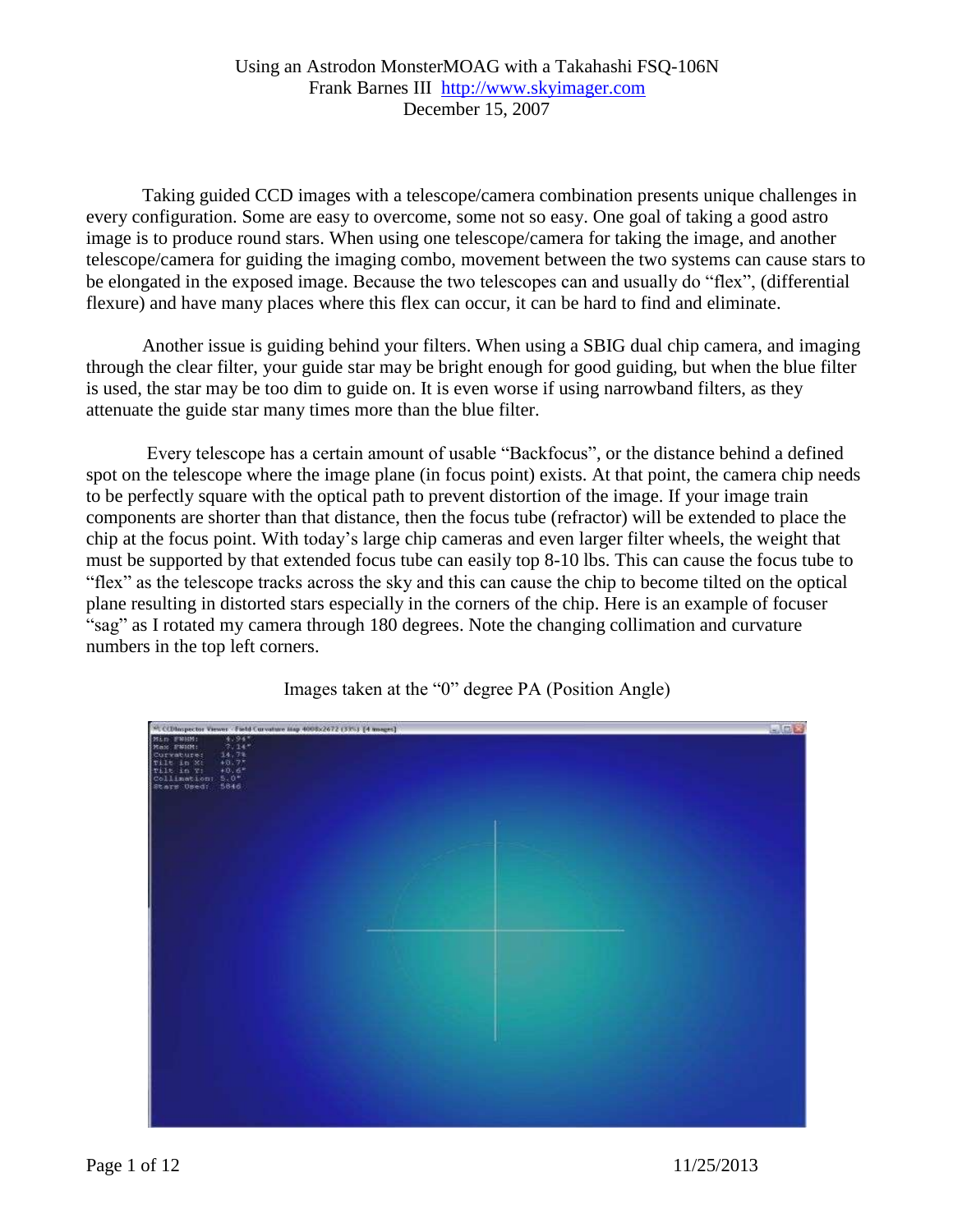

Images taken at "180" degree PA



These are averages of 4 images each taken one after the other, at the same RA/DEC, and processed in CCD Inspector. The focuser sag follows the heavy side of the camera/filter wheel.

Page 2 of 12 11/25/2013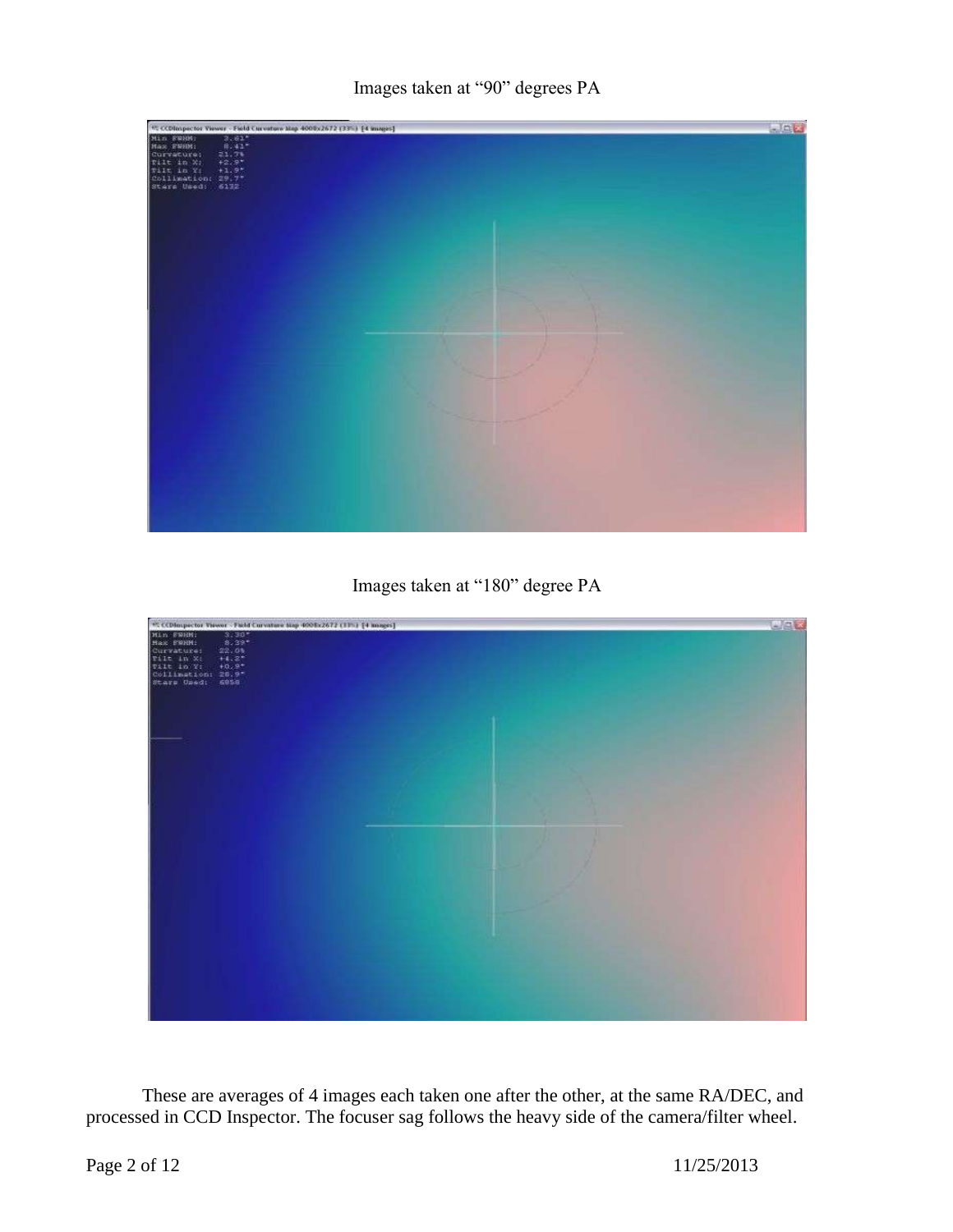One approach to eliminating that "flex" or sag, and the filter issue at the same time, is to use an Off-Axis Guider (OAG) and guide on the same optical path as the main telescope/camera is using, and guide in front of the filters.

The Takahashi FSQ-106N has 120mm (4.72") of backfocus as measured from the camera/eyepiece side of the Camera Angle Adjuster (CAA). A Camera/filter wheel combo will easily fit inside this distance. I wanted to use an OAG to eliminate the flexure component and filter issue, but most that I found were rather long and had a small diameter opening that would vignette the larger chips. After adding up all the distances for adapters to get between the different thread sizes, the total length of the image train would not fit within the backfocus requirement. An important requirement for an OAG to work properly is that the distance from the main imaging chip to the OAG pickoff mirror or prism, must be equal to the distance from the pickoff mirror or prism to the guider chip. Many OAGs have the distance from the pickoff mirror to the top guider port fixed and quite long. This uses up the backfocus of the FSQ and prevents the cameras from reaching focus.



Then I talked to Don Goldman at AIC about his newly designed MonsterMOAG (OAG). It has a large 65mm opening to accommodate the current large chip cameras, and is only 1.25" thick, so it takes of very little of the precious backfocus distance. It also has a changeable guider port so you can shorten the pickoff mirror/prism to guide chip distance as well. Don has adapters for many telescope/camera connections, allowing the MonsterMOAG to be used with a variety of equipment. More information on the MonsterMOAG can be found on Don's website:

## <http://www.astrodon.com/documentation/documentation.cfm?DocID=13>

Now that I had all the components to guide and image in front of my filters and not be concerned with differential flexure, I turned my attention to eliminating all the remaining places where movement/sag can affect the tilt of the camera on the focal plane. The two remaining locations that can cause shifting on the image plane are the 4" focuser and the CAA. With the weight of the larger cameras and filter wheels, the focus tube has more stress placed on it, and it can move since it was probably adjusted for an eyepiece weight. I found my focuser to be quite loose and that needed to be eliminated. One way to check to see if your focuser is loose, is with the camera/filter wheel removed and the focus tube extended to about 3/4 of the full focus travel, hold the CAA in one hand and try and gently move it up and down, and side to side. If you feel any movement, you could probably benefit from an adjustment. I talked with Fred at Texas Nautical and he gave instructions on how to do just that. The following is how I made my adjustments based on his instructions:

Page 3 of 12 11/25/2013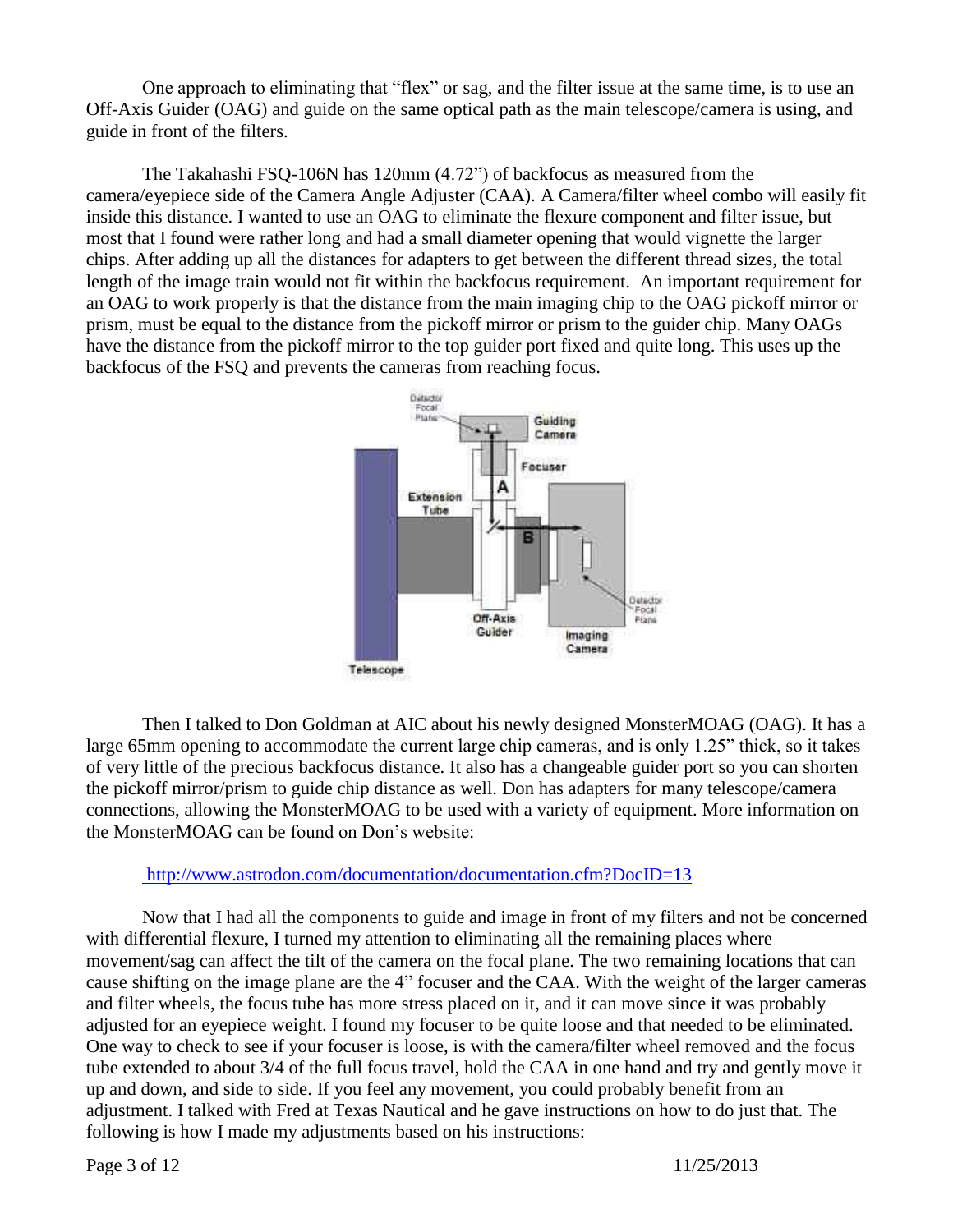1. Remove the focuser lock to expose the 4 setscrews.



- 2. Use a 5/16 Allen wrench to make the adjustments.
- 3. Takahashi uses a glue to seal over the top of the setscrew, so to get the allen wrench to go in, you need to put a drop or two of acetone on each setscrew to dissolve the glue.
- 4. Start by tightening the front most setscrew (closest to front of FSQ) first. As little as a 16<sup>th</sup> of a turn may be all you need.
- 5. Then move to the rearmost setscrew and tighten it the same amount.
- 6. Check the focuser for smooth, non binding movement, then re-check the focuser for movement by performing the up/down, side to side test.
- 7. If it all feels nice and tight with no play, then tighten the two inner setscrews the same amount as the front and back and recheck the focuser for a smooth, non binding, or sticking movement.
- 8. You are now done and the focuser should be nice and tight and not move under the weight of the camera/filter wheel.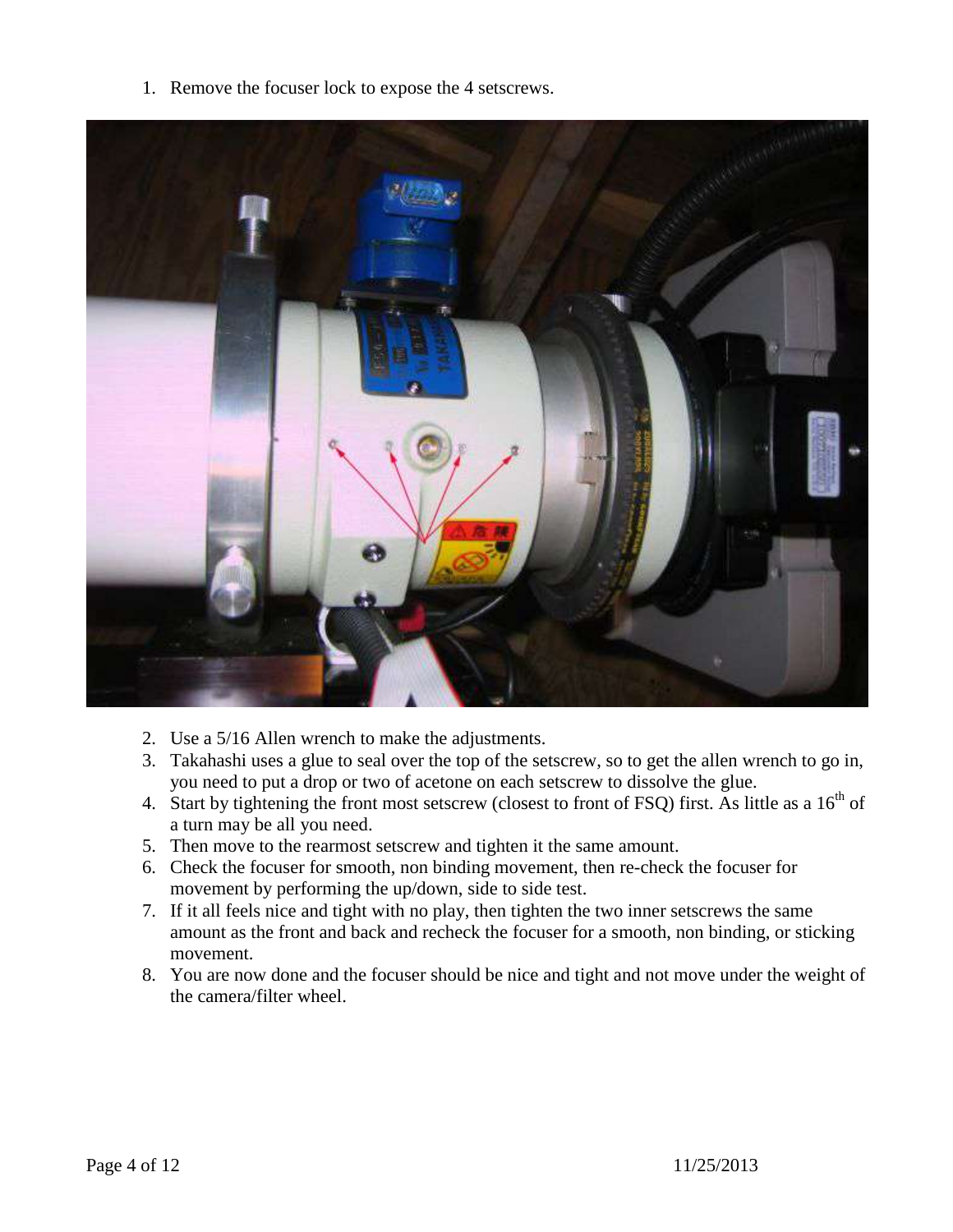The second place that can shift and cause the camera to tilt on the image plane is the CAA. If it loose, you will be able to feel it move when the camera/filter wheel is installed. It is very easy to adjust out and can be done per the following:



- 1. If you suspect or feel any looseness in your CAA, first remove it from the telescope by tightening the rotator lock and then unscrewing it off the scope.
- 2. After you have it off, loosen the rotator lock and place your thumb on the outside of the CAA and your fingers on the inside (the part that rotates).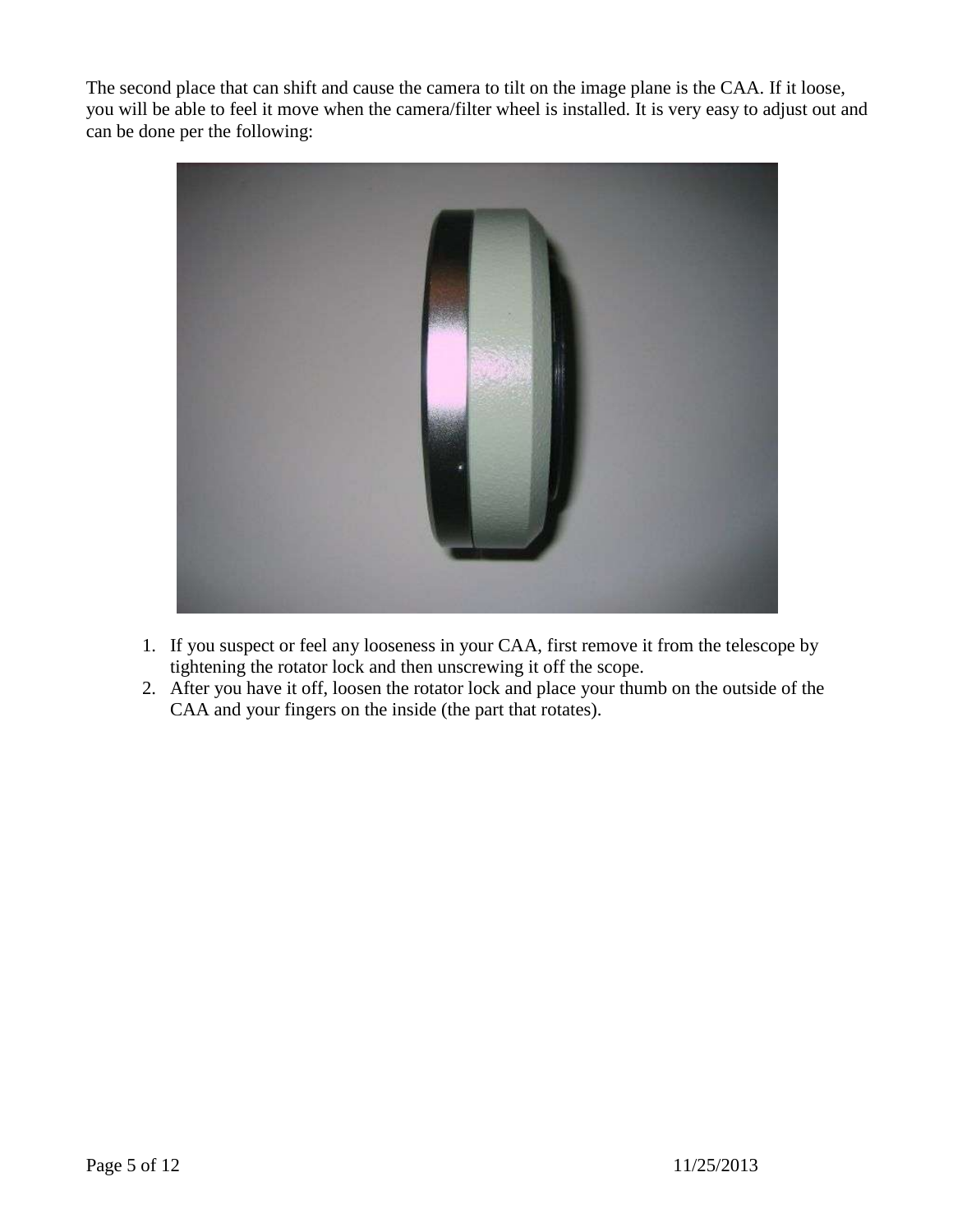

- 3. Move your fingers in and out to feel the play that may be there.
- 4. To adjust the play out of the CAA, you will need a 0.035" allen wrench. These are not usually included in the standard Allen wrench set, so I ordered a small set from Wiha Quality Tools – [http://www.wihatools.com/](http://www.wihatools.com/200seri/266pouch_sets.htm) part # 26399
- 5. There are three (3) 0.035" hex setscrews in the silver retaining ring of the CAA. Loosen them all with the hex wrench.

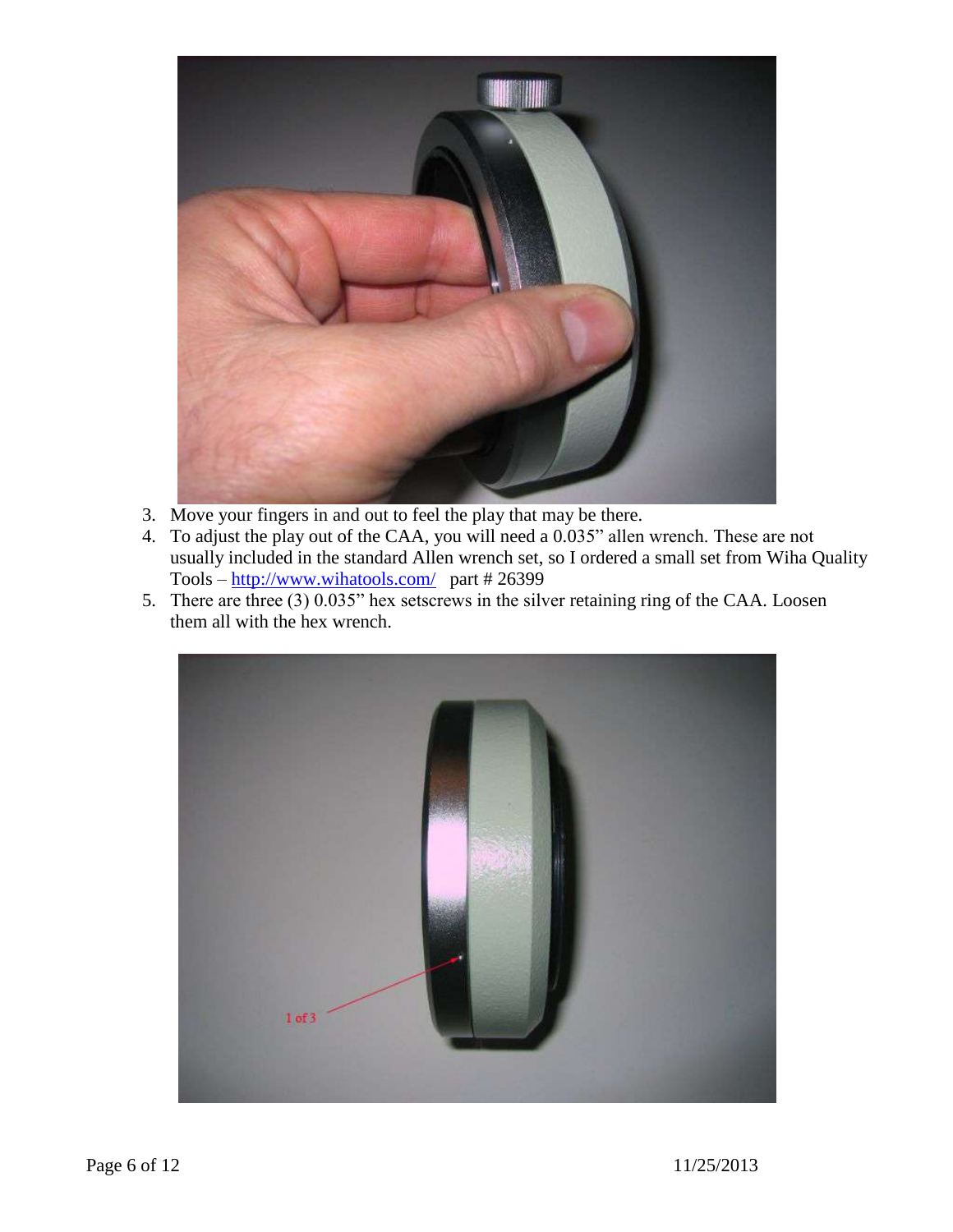

- 6. After all three setscrews have been loosened, the silver retaining ring will rotate, as it is just screwed on to the CAA. When tightened, it applies additional pressure to the inside spindle that rotates, removing the play. Tighten and check the rotation for binding. If you can't rotate the inner spindle at all with your fingers, then you probably have it too tight. Back off the silver retaining ring just a small amount until the rotation is smooth, but the play is gone. Then retighten the 3 set screws and you are done.
- 7. The following pictures show removal of the retaining ring and the disassembled 4 parts of the CAA.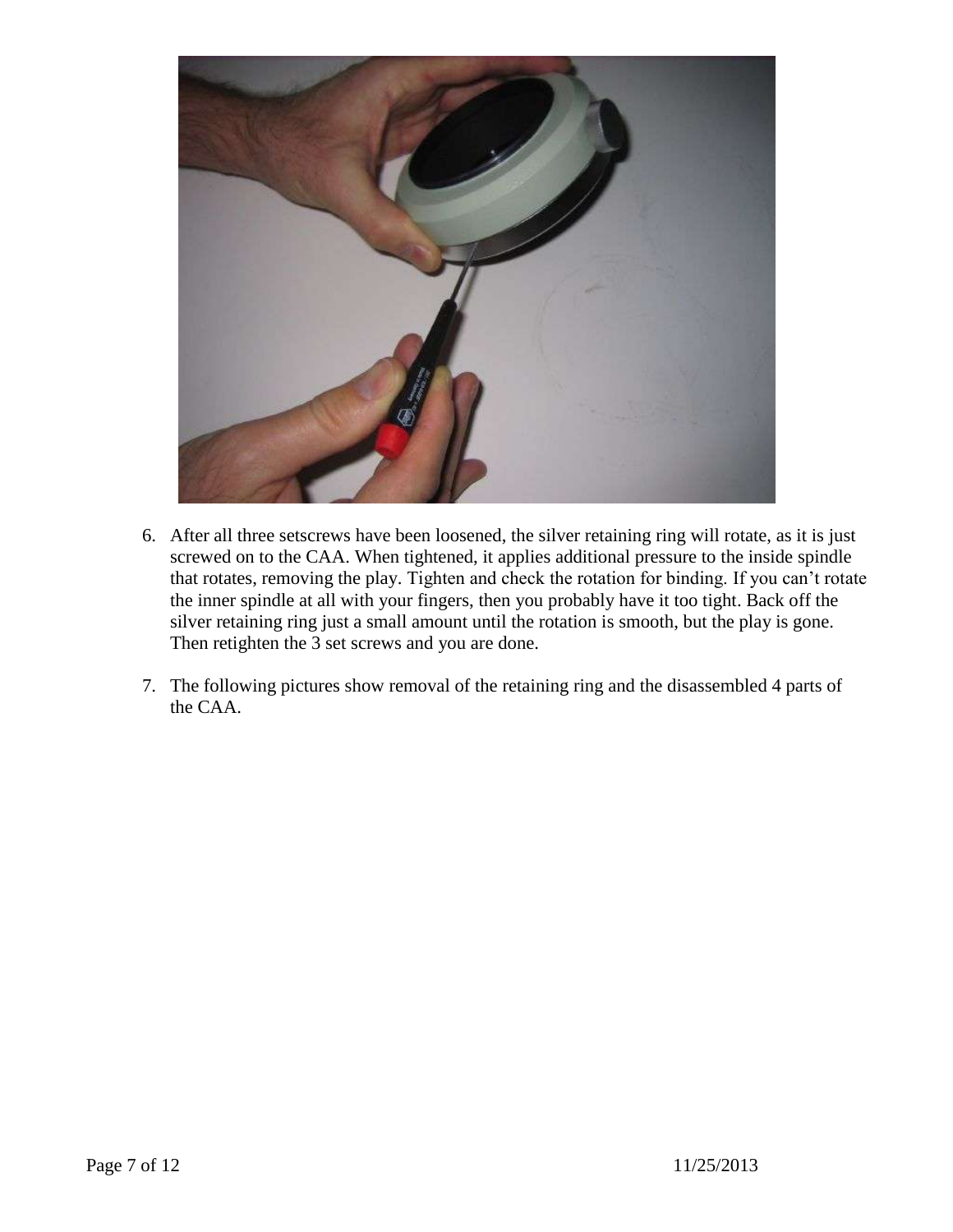

Now that all the parts that could cause unwanted tilt have been tightened, it is time to reassemble the FSQ image train and add the MonsterMOAG.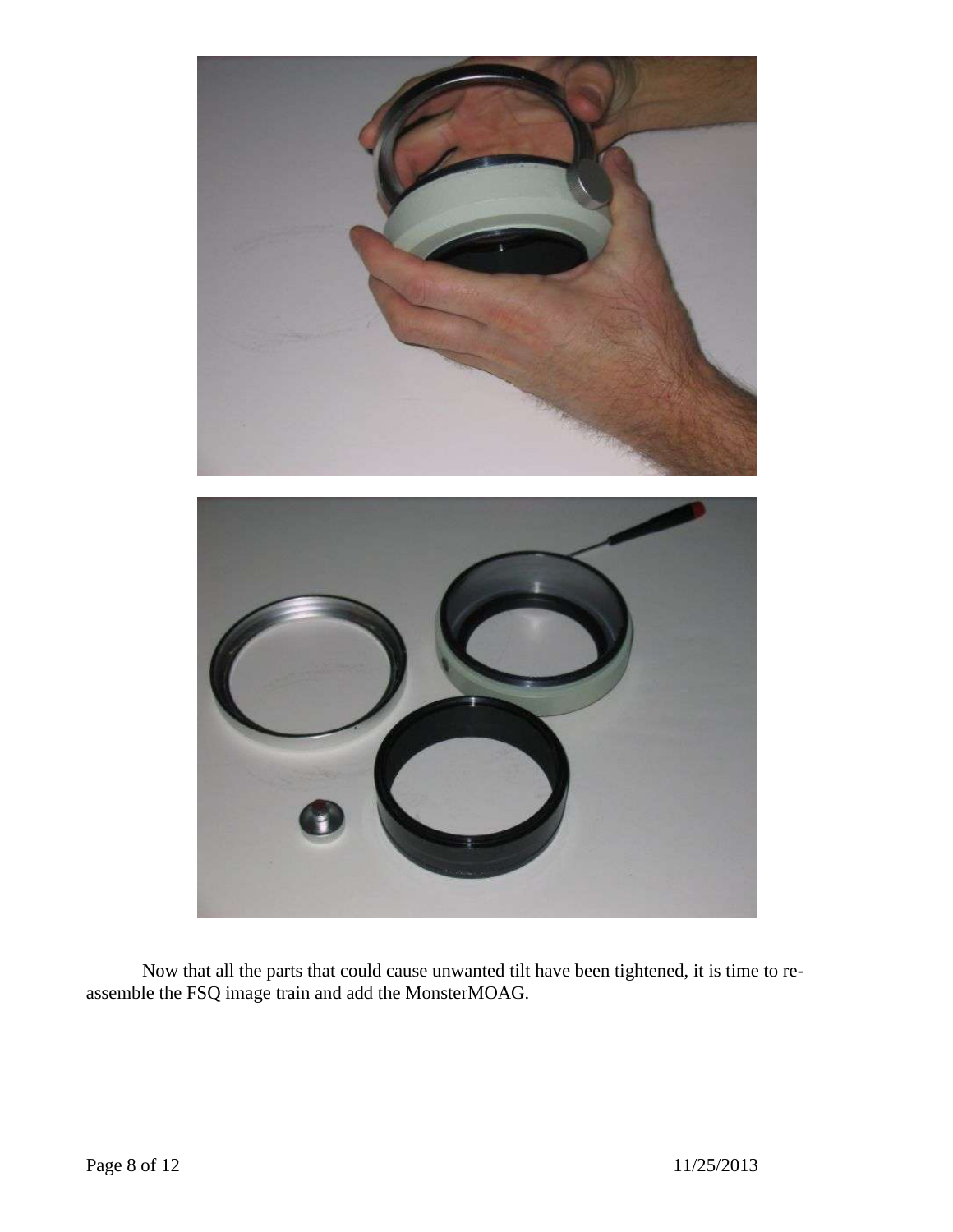I image with a SBIG STL-11000XM and a SBIG FW8 filter wheel. While not the largest chip out there, still a good size and the STL-11000/FW8 is a heavy payload. To minimize the backfocus taken up by the MMOAG, two adapters were fabricated for the STL-MMOAG-CAA connection that only takes up 0.675". One screws into the front adapter plate of the FW8 filter wheel and then attaches to the MMOAG. The second connects the MMOAG directly to the CAA. The addition of the MonsterMOAG (MMOAG), plus adapters and camera/filter wheel, take up all but about 0.662" of the 4.72" backfocus distance. (Measured distances in the chart below) I use a Robofocus on my FSQ and that requires no additional backfocus. The 0.662" of focus travel accounts for about 2600 steps on my Robofocus. This is plenty, to accommodate changes due to temperature swings, and still allows enough travel to "train the focuser" by running V-curves with FocusMax. The MMOAG is the perfect solution for my guiding needs. It all fits into the 120mm backfocus limitation of my FSQ-106N, and I have no flexure at all. The addition of Don Goldman's Takometer for automated rotation completes my fully remote controlled imaging setup.

|   | Equipment                       | Mechanical<br><b>Back Focus</b><br>Distance (in) |
|---|---------------------------------|--------------------------------------------------|
| 1 | SLT-11K                         | 1.559                                            |
| 2 | FW8                             | 0.350                                            |
| 3 | <b>STL-MMOAG Adapter</b>        | 0.055                                            |
| 4 | MMOAG                           | 1.228                                            |
| 5 | MMOAG-CAA Adapter               | 0.620                                            |
| 6 | Takometer                       | 0.250                                            |
|   | Total from back of CAA          | 4.052                                            |
|   | 120mm BF converted to<br>inches | 4 724                                            |
|   | Backfocus available             | 0.662                                            |

The MMOAG is very easy to install as it uses 4 setscrews for attaching each adapter. After I installed the MMOAG, I used a square to place the guiding camera 180 degrees from the internal guidechip of the STL-11K. This makes it easier to create your FOVI in TheSky6 for finding guidestars.

Here are a few images of all the parts assembled and ready to be remounted, and a screen capture of my FOVI from TheSky6. I also included a couple of views of how it looks as it sits on my 16" RCOS truss. If you are trying to solve a flexure issue, need long guided exposures for narrowband imaging, or are just considering adding a guidescope to your setup, then here is an alternative worth considering.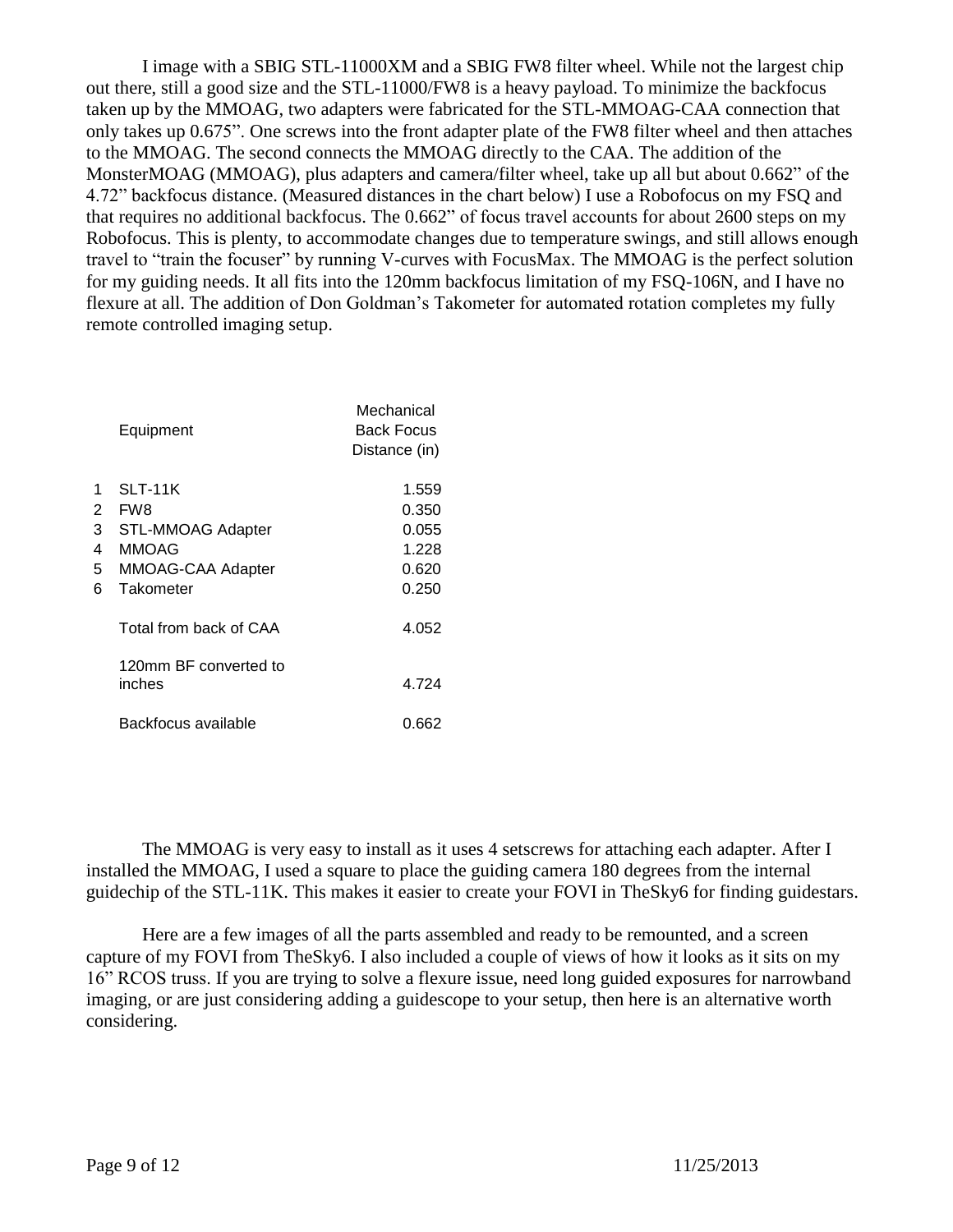

A close-up that shows how little backfocus the adapters take up.

Here is a picture of all the parts assembled and ready to be installed on the mount.

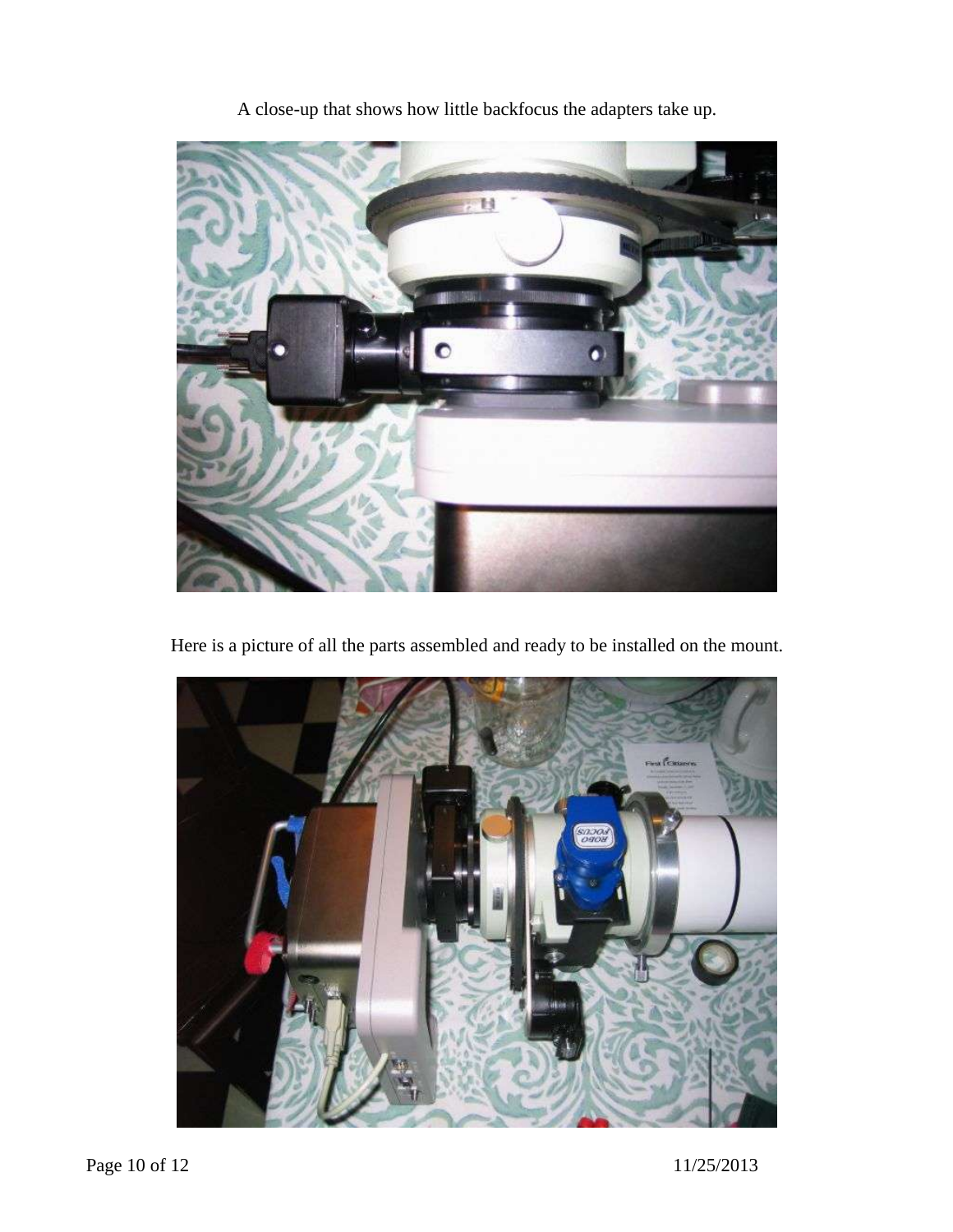Here is the FSQ back on the mount having just finished a focus run. Note that there is an adequate amount of focus tube travel remaining to handle temperature changes and stay in focus.



This makes for a very tight, compact and rigid imaging package.